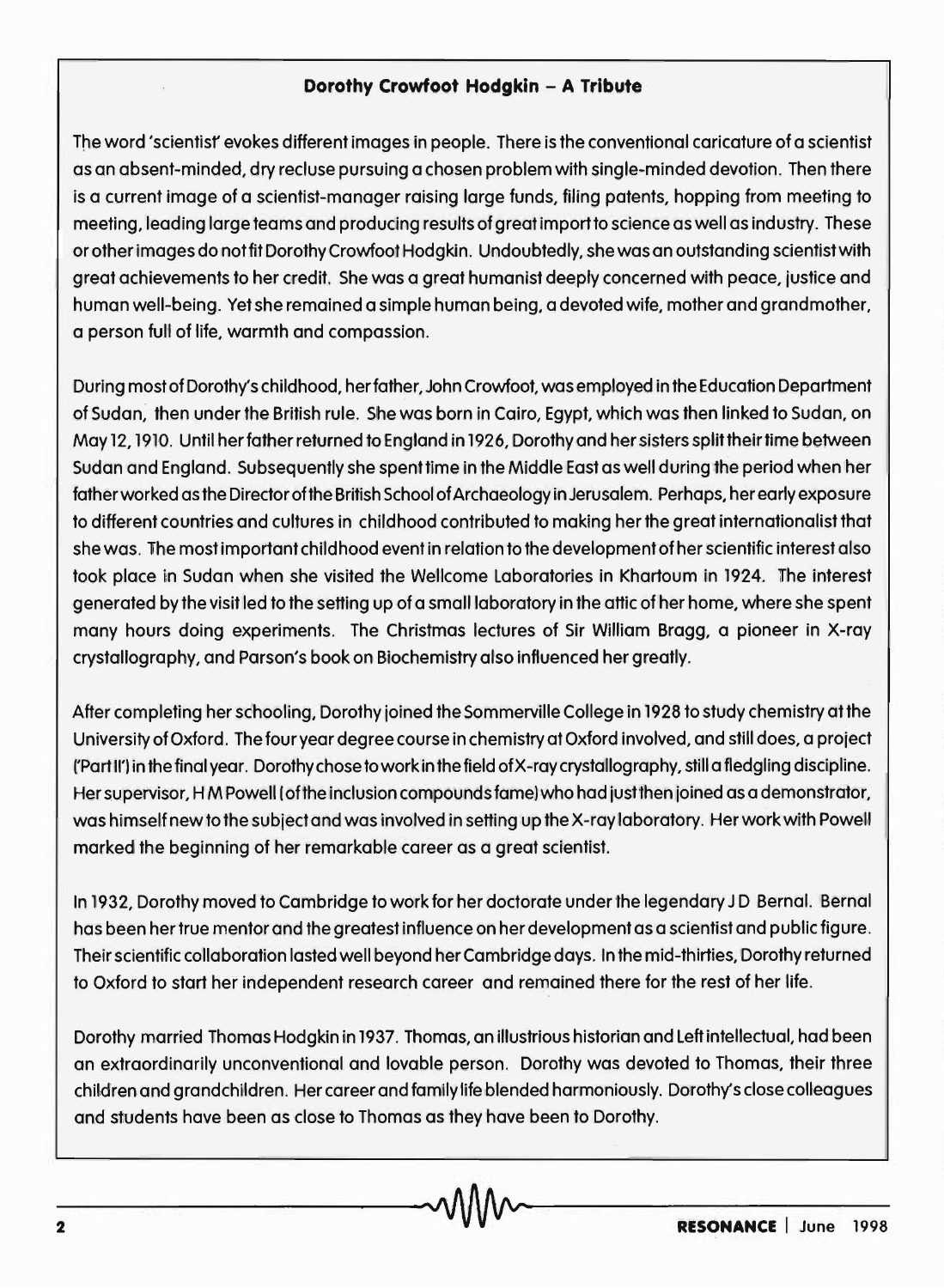Dorothy Hodgkin was a structure analyst par excellence. It is almost axiomatic that the properties of a molecule depend upon its structure. The chemical structure refers to the covalent linkages of the atoms in the molecule. But that does not provide the whole story. The chemical structure, or the structural formula, provides only two-dimensional information. However, each molecule is endowed with a three-dimensional structure. Most X-ray crystallographers determine the three-dimensional structure of molecules with known structural formulae established by organic chemists using laborious chemical methods. But Dorothy most often undertook the analysis of complicated molecules of unknown chemical formula. She revelled in determining the chemical formula as well as the three-dimensional structure using almost entirely X-ray methods. It is often said that she liberated organic chemists from the drudgery of structure analysis.

Her choice of research problems reveals her scientific and humanistic concerns as well as her vision. The way she solved them stands testimony to the brilliance of her mind, her intuition and her mastery over the method of X-ray analysis. The most important structures she determined (in addition to that of insulin) were those of cholesterol, penicillin and vitamin  $B_{12}$ , all very important biomolecules of considerable medicinal relevance. Each *structure solution*, at the time she performed it, represented the very frontiers of scientific endeavour. Each was a land mark in biological chemistry as well as crystallography. The solution of the very complex structure of vitamin  $B_{12}$ , for which she was awarded the Nobel Prize in 1964, is almost unparalleled for its analytical brilliance.

Today biological macromolecular crystallography, consisting mainly of the X-ray analysis of complex proteins, is the most spectacular facet of X-ray crystallography and, indeed, structural biology. The field originated when Dorothy Crowfoot and Bernal took the X-ray diffraction photograph ofthe crystals of the enzyme pepsin in 1934. The second protein crystal to be so photographed was that of insulin. This was in 1935, soon after Dorothy returned to Oxford as an independent researcher. Since then insulin has remained the molecule closest to her heart. She reckons photography ofthe X-ray diffraction pattern from insulin crystals in 1935 as the most exciting event in her life. She describes how she, just 25 then, roamed the streets of Oxford in ecstasy the night after she developed the photograph. The next most exciting event in her life, according to Dorothy, occurred when the basic three-dimensional structure of this protein hormone was solved in her laboratory in 1969. None of her colleagues on the insulin team atthattime (Guy and Eleanor Dodson, Tom Blundell and myself) were even born when Dorothy started working on the problem in 1935! Fittingly her last major scientific paper published in 1988 in the *Philosophical Transactions* of the Royal Society was a very detailed account of the insulin structure.

Dorothy was a great scientist. But she was much else. There are not many who have done as much as Dorothy did in her own unobtrusive yet effective way, to promote international understanding. She was deeply rooted in British, particularly Oxford, traditions. Yet she was a great internationalist. Ofthe hundred and odd scientists who worked in Dorothy's laboratory, only about 25 were British. She took care to see that her research group was cosmopolitan. Her colleagues included 7 Indians (K Venkatesan, B Basak, S Ramaseshan, M A Viswamitra, Kalyani Vijayan. M N Sabesan and myself). She visited Indio several times and, as in other parts of the world, has had tremendous influence on its scientific community.